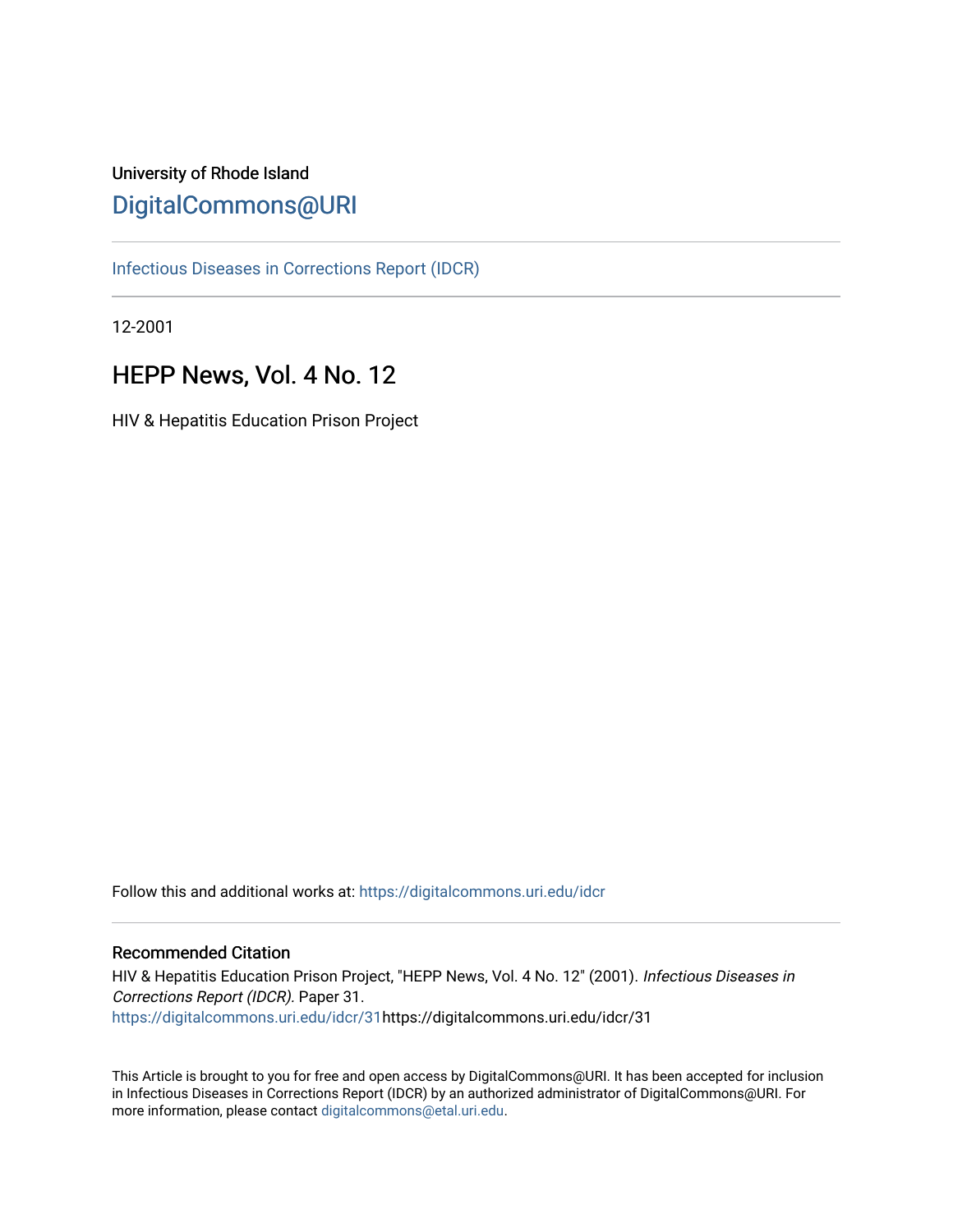

Sponsored by the Brown Medical School Office of Continuing Medical Education and the Brown University AIDS Program.

# **ABOUT HEPP**

*HEPP News, a forum for correctional problem solving, targets correctional administrators and HIV/AIDS and hepatitis care providers including physicians, nurses, outreach workers, and case managers. Continuing Medical Education credits are provided by the Brown University Office of Continuing Medical Education to physicians who accurately respond to the questions on the last page of the newsletter.* 

### **CHIEF EDITOR Anne S. De Groot, M.D.** *Director, TB/HIV Research Lab,*

*Brown Medical School*

### **DEPUTY EDITORS Frederick L. Altice, M.D.** *Director, HIV in Prisons Program, Yale University AIDS Program*

**Joseph Bick, M.D.** *Director, HIV Treatment Services, California Medical Facility, California Department of Corrections*

**David P. Paar, M.D.** *Director, AIDS Care and Clinical Research Program, University of Texas, Medical Branch*

**Faculty Disclosure**  In accordance with the Accreditation Council for Continuing Medical Education Standards for Commercial Support, the faculty for this activity have been asked to complete Conflict of Interest Disclosure forms. Disclosures are listed at the end of articles. All of the individual medications discussed in this newsletter are approved for treatment of HIV and hepatitis unless otherwise indicated. For the treatment of HIV and hepatitis infection, many physicians opt to use combination antiretroviral therapy which is not addressed by the FDA.

*HEPP News is grateful for the support of the following companies through unrestricted educational grants: Major Support: Agouron Pharmaceuticals, Dupont Pharmaceuticals, and Roche Pharmaceuticals Sustaining: Abbott Laboratories, Boehringer-Ingelheim/Roxane Laboratories, and Schering-Plough Supporting: Merck & Co. and OrthoBiotech*

# **Prevention Of Opportunistic Infections (OIs) In Those With HIV Infection**

**Joseph Bick, M.D.\*,** *Director, HIV Treatment Services, California Medical Facility, Vacaville, CA, California DOC*

Prior to the availability of effective antiretroviral therapy (ART), most patients with HIV infection could expect to experience a fairly predictable and inexorable decline in their CD4 count. Once a patient's CD4 count declines significantly, prophylaxis for opportunistic infections is initiated and continues indefinitely.

Beginning in 1995, the availability of more effective protease inhibitor based ART forever altered this algorithm. With more potent ART, many patients experience significant and sustained improvements in immunologic function as evidenced by CD4 count increases and in vitro responses to antigenic stimulation. Soon the question arose whether those who during CD4 nadir met criteria for prophylaxis still required such agents after experiencing ART-induced immune reconstitution.

Initial anecdotal reports gave way to longer observational trials. When last reviewed in HEPP News, $<sup>1</sup>$  some data existed that supported</sup> stopping primary and secondary prophylaxis in the setting of sustained ART-induced CD4 count increases. Subsequently, further information has accumulated that has now lead to a revision in the United States Public Health Services/ Infectious Diseases Society of America (USPHS/IDSA) Guidelines for the Prevention of Opportunistic Infections in HIV Infected Adults and Adolescents. The revised version of these recommendations, released November 28, 2001, is available at www.HIVATIS.org/trtgdlns.html. Some important aspects of these guidelines will be summarized here.

### **Initiating Primary**

**Prophylaxis to Prevent OIs** The recommendations for prevention of disease related to Pneumocystis carinii, Mycobacterium tuberculosis, Mycobacterium avium complex, Toxoplasma gondi, Streptococcus pneumonia, Hepatitis A and B, influenza, and Varicella are available and have not significantly changed from the prior guidelines. Some are summarized in Table 1 on page 2.

# **Initiating Secondary**

**Prophylaxis To Prevent OIs** After treatment of active disease, secondary prophylaxis is recommended to prevent relapse of many common OIs. These recommendations are also not significantly changed from prior USPHS/IDSA recommendations and are summarized in Table 2 on page 4.

### **Criteria For Discontinuing Primary And Secondary Prophylaxis**

For many of the most common OIs, data exists to support the discontinuation of secondary prophylaxis in those with sustained ART-induced immunologic recovery. Such an approach carries the potential for decreasing the potential for side effects, drug-drug interactions, total pill burden, and the significant costs associated with some prophylactic medications. (Per annum costs: clarithromycin 500 mg bid \$2,843; fluconazole 200 mg qd \$4,603; ganciclovir 1000 mg tid \$17,794.) Table 3 details updated recommendations for starting, discontinuing, and restarting primary and secondary prophylaxis for some of the most devastating HIV associated opportunistic infections. For many OIs, the evidence for efficacy of continued prophylaxis might not outweigh the potential adverse consequences.

Each patient must be approached on an individualized basis. Discontinuing prophylaxis carries some risk for those patients who will not have access to frequent medical evaluation and blood test monitoring. In some such cases it may be most prudent to continue prophylaxis until such time as the patient can be monitored more closely.

For patients who can be followed closely, data support discontinuing primary prophylaxis in those whose CD4 count in response to ART has for at least 3 months remained >100 (Mycobacterium avium complex) or >200 (Pneumocystis, Toxoplasmosis).

### *Continued on page 2*

| WHAT'S                                                | INSIDE |
|-------------------------------------------------------|--------|
|                                                       |        |
|                                                       |        |
|                                                       |        |
| Self-Assessment Test <b>Constrainer Property</b> pg 9 |        |

Brown Medical School | Providence, RI 02906 | 401.277.3651 | fax: 401.277.3656 | www.hivcorrections.org *If you have any problems with this fax transmission please call 800.748.4336 or e-mail us at HEPP@corrections.net*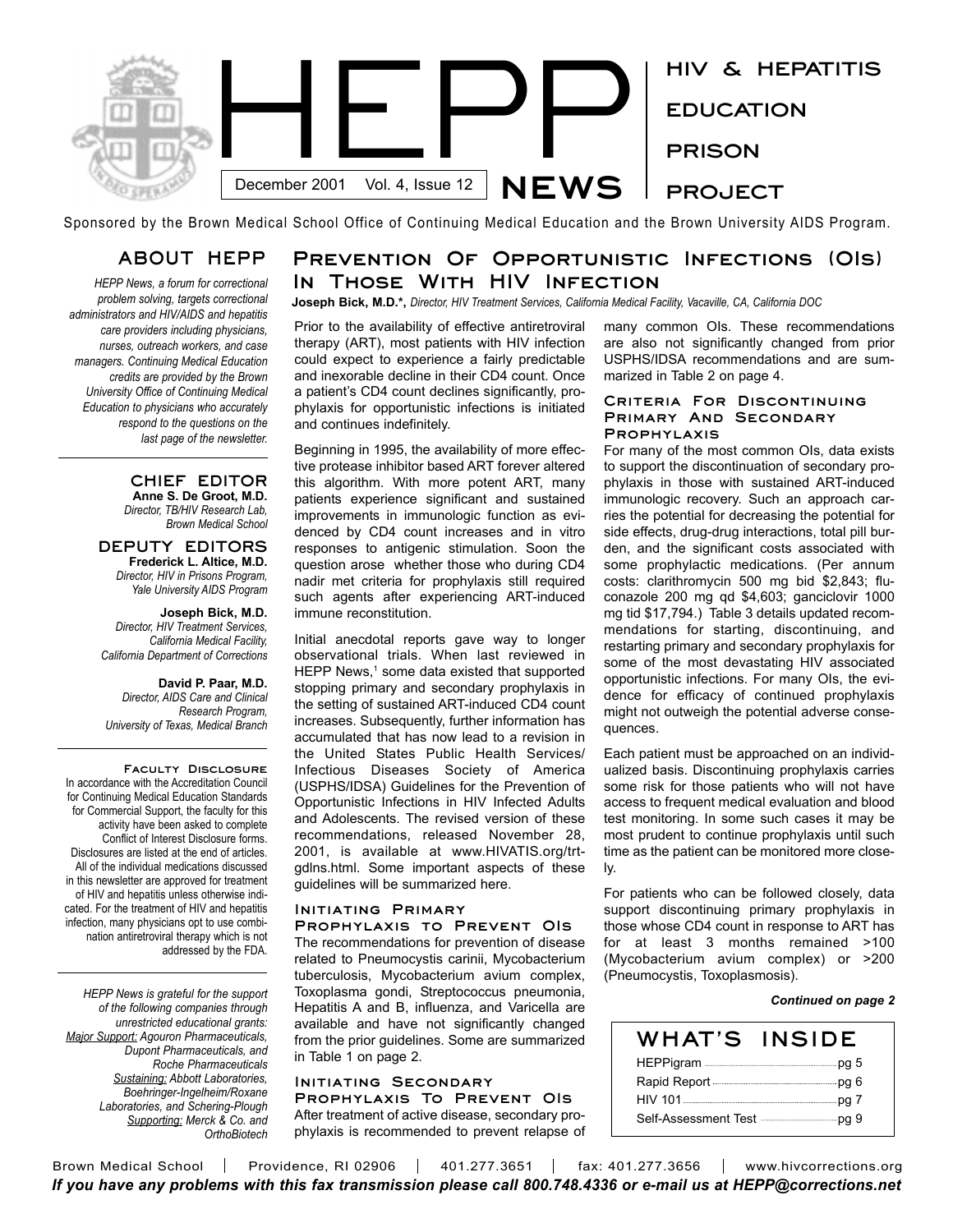### **Opportunistic Infections...** *(continued from page 1)*

For patients who have experienced active disease due to Pneumocystis, Toxoplasma, Mycobacterium Avium, Cryptococcus, and Cytomegalovirus, criteria are provided for the discontinuing of secondary prophylaxis (see Table 3). Again, this should be undertaken on an individualized basis and only after the patient is educated about the risks and benefits involved with each approach. For some patients, the ability to be rewarded for good ART adherence by stopping prophylactic medications may serve as an additional incentive to continue to comply with ART.

### **Risk Avoidance: Sexual and Injection Drug Exposures**

Recommendations intended to help HIV infected individuals avoid exposure to or infection with opportunistic infections is provided and categorized by risk group. Clearly, at least some prisoners will continue to be sexually active while incarcerated and some will engage in injection drug use (IDU). In spite of the fact that both activities are prohibited in correctional facilities, patients need more educational information than "just say no." Sexual and IDU abstinence is the safest option for those interested in reducing the risk for acquisition of CMV, HSV, HPV, HHV8, other HIV strains, HAV, HBV, HCV and a variety of other enteric pathogens. Acknowledging that risk behaviors continue during incarceration, prisoners should be provided harm reduction educational information detailing how to decrease health risks if they choose to continue to be sexually active and/or engage in IDU. Patients should be instructed about which sexual practices carry the greatest health risks to them and their partners. To decrease the risk for enteric infections such as cryptosporidium, salmonella, shigella, campylobacter, amebiasis, giardiasis, and hepatitis A, patients should avoid sexual practices that might result in oral exposure to feces. All non-immune prisoners should be offered vaccination for hepatitis B. Non-immune IDUs and men who have sex with men should be offered vaccination for hepatitis A. In those systems in which they are available, prisoners should use latex condoms during every act of sexual intercourse. [As this issue of HEPP News went to press, the Los Angeles county jail joined a handful of correctional facilities in this country that make condoms available to prisoners].

Prisoners with a history of IDU should be provided substance abuse treatment, and linked to community services at the time of parole. Recognizing the reality that many individuals will relapse to IDU during or following incarceration, patients should be

| TABLE I: Opportunistic Infection Prophylaxis to Prevent First Infection |
|-------------------------------------------------------------------------|
| (Strongly recommended standard of care) <sup>2</sup>                    |

| Pathogen                                  | Indication                                                                                                                                                                         | <b>First Choice</b>                                                                                                                                             | <b>Alternative Preventive Regimen</b>                                                                                                                                                                                                                                                                                                                                          |  |
|-------------------------------------------|------------------------------------------------------------------------------------------------------------------------------------------------------------------------------------|-----------------------------------------------------------------------------------------------------------------------------------------------------------------|--------------------------------------------------------------------------------------------------------------------------------------------------------------------------------------------------------------------------------------------------------------------------------------------------------------------------------------------------------------------------------|--|
|                                           |                                                                                                                                                                                    | <b>Preventive</b><br>Regimen                                                                                                                                    |                                                                                                                                                                                                                                                                                                                                                                                |  |
| Pneumo-<br>cystis<br>carinii              | CD4+ count<br><200/µ L or<br>oropharyngeal<br>candadiasis                                                                                                                          | Trimethoprim-<br>sulfamethoxa-<br>zole (TMP-SMZ)<br>1 DS or SS po<br>qd (AI)                                                                                    | Dapsone 50 mg po bid or 100mg po<br>qd (BI); dapsone 50 mg po qd plus<br>pyrimethamine 50 mg po qw plus<br>leucovorin 25 mg po qw (BI); dap-<br>sone 200 mg po plus pyrimethamine<br>75 mg po plus leucovorin 25 mg po<br>qw (BI); aerosolized pentamidine 300<br>mg q month via Respirgard II nebu-<br>lizer (BI); atovaquone 1500 mg po qd<br>(BI); TMP-SMZ 1 DS po tiw (BI) |  |
| Toxo-<br>plasma<br>gondii                 | IgG antibody<br>to Toxoplasma<br>and CD4+<br>count < $100/\mu$ L                                                                                                                   | TMP-SMZ 1 DS<br>po qd (All)                                                                                                                                     | TMP-SMZ 1 SS po qd (BIII); dap-<br>sone 50 mg po qd plus<br>pyrimethamine 50 mg po qd plus leu-<br>covorin 25 mg po qw (BI); ato-<br>vaquone 1500 mg po qd with or with-<br>out pyrimethamine 25 mg po qd plus<br>leucovorin 10 mg po qd (CIII)                                                                                                                                |  |
| Mycobac-<br>terium<br>avium<br>complex    | $CD4+$<br>count<50/ $\mu$ L                                                                                                                                                        | Azithromycin <sup>‡</sup><br>1200 mg po qw<br>(AI), or clar-<br>ithromycin 500<br>mg po bid (AI)                                                                | Rifabutin 300 mg po qd<br>(CI); azithromycin 1200 mg po qw<br>plus rifabutin 300 mg po gd.                                                                                                                                                                                                                                                                                     |  |
| Varicella<br><b>Zoster</b><br>Virus (VZV) | Significant<br>exposure to<br>chicken pox or<br>shingles for<br>patients who<br>have no histo-<br>ry of either<br>condition, or, if<br>available, neg-<br>ative antibody<br>to VZV | Varicella zoster<br>immune globulin<br>(VZIG) 5 vials<br>$(1.25 \text{ mL each})$<br>im, administered<br><96 h after<br>exposure, ideally<br>within 48 h (AIII) | Ratings:<br>A. Should always be offered<br>B. Should generally be offered<br>C. Optional<br>D. Should generally NOT be<br>offered<br>E. Should NEVER be offered                                                                                                                                                                                                                |  |

### *Quality of Evidence:*

*I. Evidence from at least one properly randomized, controlled trial II. Evidence from at least one well-designed clinical trial without randomization, from cohort or case-controlled analytic studies (preferably from more than once center), or from multiple time-series studies. Or dramatic results from uncontrolled experiements. III. Evidence from opinions of repsected authorities based on clinical experience, descriptive studies, or reports of expert committees.*

educated to never share or re-use syringes, needles, or drug preparation equipment. Those who will be re-using injection equipment should be advised to clean all materials with bleach and water. Furthermore, inmates should be educated on syringe availability and encouraged to use services such as pharmacy purchase and needle exchange where available, and to explore the possibility of physician prescription when other services are not available.3 Non-immune IDUs should be vaccinated for hepatitis A and B.

## **Risk Avoidance:**

## **Occupational Exposures**

HIV infected prisoners do hold jobs while incarcerated that can place them at risk for significant OIs. Those working in sanitation, janitorial or laundry positions can come into contact with body wastes, contaminated sharps, and other materials that can transmit diseases. All such workers should be provided personal protective equipment and educated in its use. All non-immune workers should be offered vaccination against hepatitis A and B. As a rule, prisoners should not be involved in direct patient care. In those systems that allow such work, inmate workers should be provided hepatitis B vaccination.

In areas endemic for histoplasmosis, HIV infected prisoners should avoid activities that are associated with an increased risk for infection with this organism. Examples include cleaning or remodeling old buildings, disturbing the soil beneath bird roosting sites, and cleaning chicken coops. Similarly, in areas endemic for coccidioidomycosis, patients should avoid extensive exposure to disturbed native soil as might occur during agricultural work or building excavation.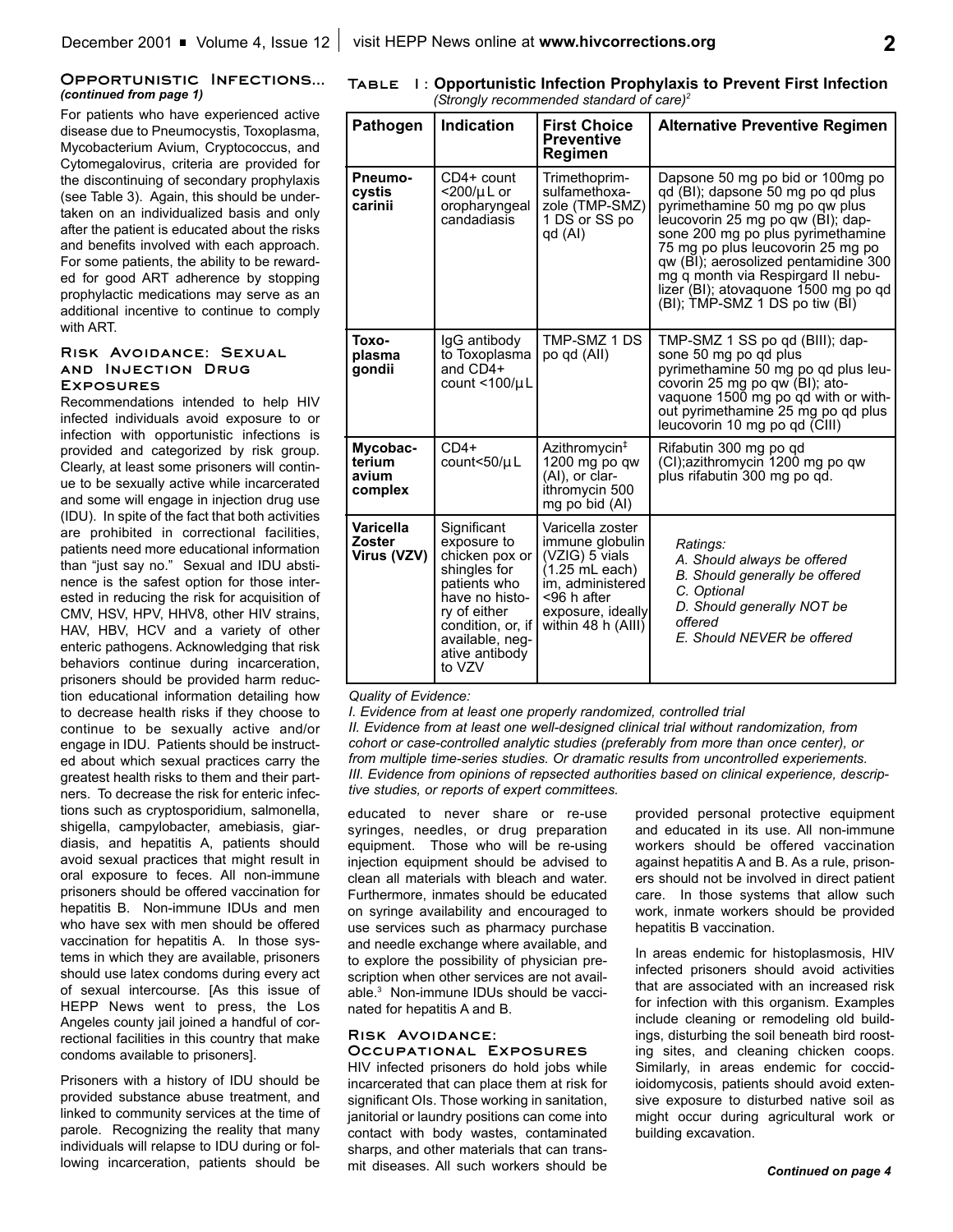# **Letter from the Editor**

*Dear HEPP News Readers,*

*This month, HEPP is addressing opportunistic infections and fevers of unknown origins. As the treatment of HIV has improved over the years, what we consider opportunistic infections has shifted considerably. Dr. Bick has done his usual excellent job in presenting our current and past thoughts on OIs. Although previous issues have discussed it, hepatitis is rapidly becoming our most lethal co-infection. More and more authors are including hepatitis as an opportunistic infection. Likewise, more and more correctional systems are having to face the reality of hepatitis C in their populations. All of us will be significantly relieved when we have better treatment regimens for this disease complex, especially the genotype 1 series that is so prevalent in our environment.* 

*We all hope that with better and better control of HIV disease, with mechanisms to make sure our patients get every dose every time, with newer and easier regimens, and with more potent anti-virals, that opportunistic infections that plagued us just five years ago and destroyed our patients' lives and quality of life, will be a distant medical memory. In some significant sized systems, there has not been a case of CMV retinitis in over two years. Although it will be unlikely because of late diagnoses in some of our patients, hopefully PCP pneumonia and Mycobacterium avium complex will become important only in the history of medicine textbooks.*

*Fevers of unknown origin (FUO) is a very complex subject that is addressed very succinctly in this issue. The challenges presented by a patient with an FUO are enough to make the hardiest diagnostician quake, especially when other signs and symptoms, laboratory analyses, and radiography are not helpful.* 

*After reading this issue, health care providers should understand the steps involved in working-up a fever of unknown origin and the various treatment regimens recommended for opportunistic infections.*

*Please enjoy this issue. Not only is it another intellectually stimulating and challenging presentation, but this journal touches us all right where we live. It is so relevant to our daily lives. The authors and editors have done a great job in making this journal the top of the line in its field.* 

*Sincerely,*

NAME:

*David Thomas, M.D.*

Published monthly and distributed by fax, HEPP News provides up-to-the-moment information on HIV and hepatitis treatment, efficient approaches to administering treatment in the correctional environment, national and international news related to HIV and hepatitis in prisons and jails, and changes in correctional care that impact HIV and hepatitis treatment.

**Senior Advisors**

Theodore M. Hammett, Ph.D. *Abt Associates*

Ned E. Heltzer, R.Ph., M.S. *Heltzer Associates* Ralf Jürgens

*Canadian AIDS Law Legal Network* Joseph Paris, Ph.D., M.D. *CCHP Georgia Dept. of Corrections* 

David Thomas, J.D., M.D.

*Florida Dept. of Corrections* Lester Wright, M.D.

*New York State Dept. of Corrections* **Associate Editors**

Dean Rieger, M.D.

*Indiana Dept. of Corrections* Josiah Rich, M.D.

*Brown University School of Medicine, The Miriam Hospital*

Stephen Tabet, M.D., M.P.H. *Univ. of Washington Division of Infectious Disease Seattle HIVNET*

> David A. Wohl, M.D. *University of North Carolina*

> > **Managers**

Dennis Thomas *Brown University AIDS Program*

Michelle Gaseau *The Corrections Connection*

**Layout**

Kimberly Backlund-Lewis *The Corrections Connection*

**Distribution**

*Screened Images Multimedia* **Managing Editor** 

Rebecca Nerenberg *HIV Education Prison Project* The editorial board and contributors to HEPP News include national and regional correctional professionals, selected on the basis of their experience with HIV and hepatitis care in the correctional setting.

# **Subscribe to HEPP News**

Fax to **617.770.3339** for any of the following: *(please print clearly or type)*

\_\_\_\_ Yes, I would like to add/update/correct (circle one) my contact information for my complimentary subscription of HEPP News fax/email newsletter.

Yes, I would like to sign up the following colleague to receive a complimentary subscription of HEPP News fax/email newsletter.

\_\_\_\_ Yes, I would like to have the following back issues emailed to me (please include volume/issue/date).

Yes, I would like my HEPP News to be delivered in the future as an attached PDF file in an email (rather than have a fax).

| (Optional) # of HIV-Infected Inmates: _____                                                                                                                                                                                    |
|--------------------------------------------------------------------------------------------------------------------------------------------------------------------------------------------------------------------------------|
| O Nurse/Nurse Administrator<br>O Pharmacist O Medical Director/Administrator O HIV Case Worker/Counselor O Other                                                                                                               |
|                                                                                                                                                                                                                                |
|                                                                                                                                                                                                                                |
|                                                                                                                                                                                                                                |
| DATE: the contract of the contract of the contract of the contract of the contract of the contract of the contract of the contract of the contract of the contract of the contract of the contract of the contract of the cont |
|                                                                                                                                                                                                                                |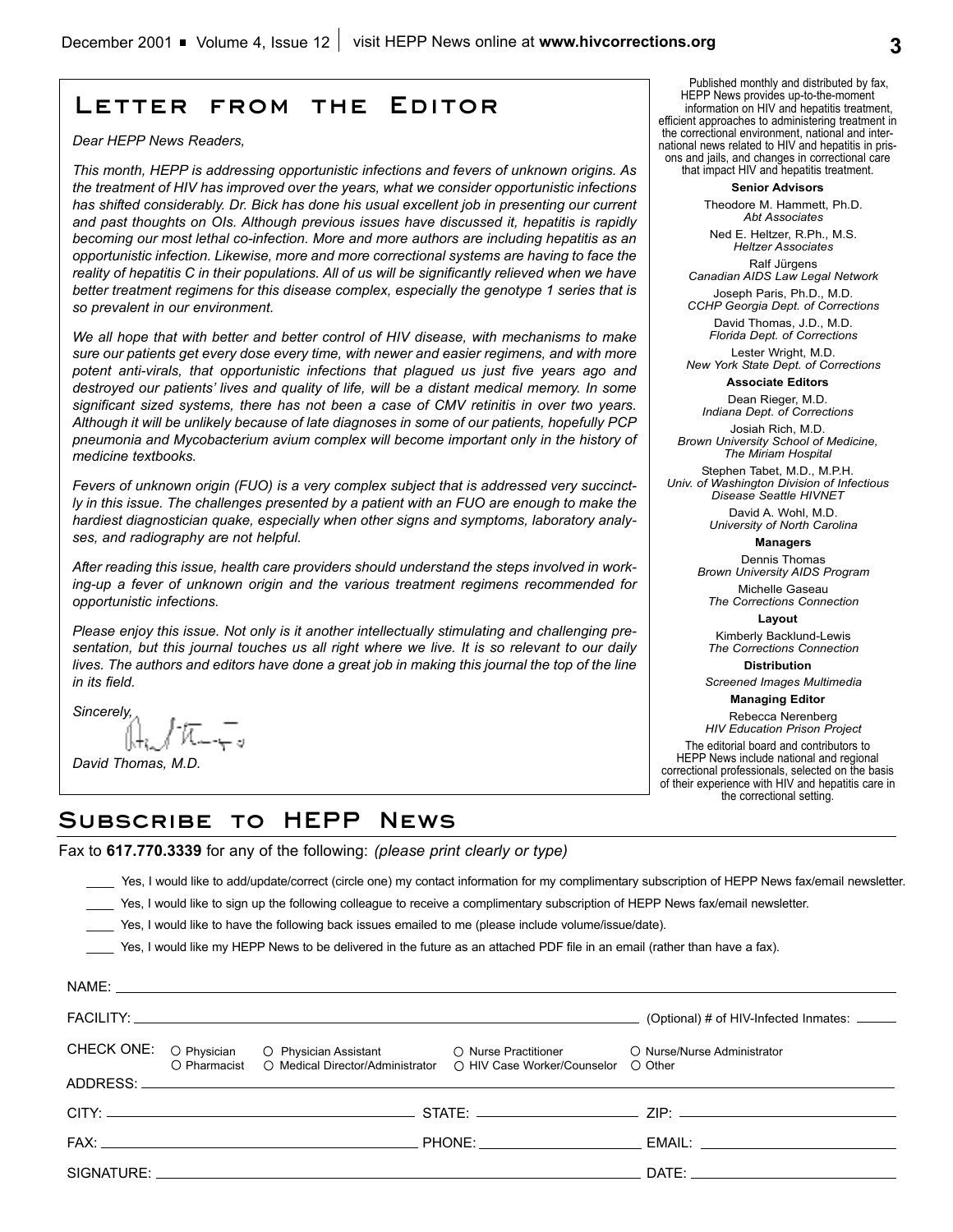### **Opportunistic Infections...** *(continued from page 2)*

## **Risk Avoidance: Food Related Exposures**

Prisoners commonly store food in their cells, and rarely have access to refrigeration or a way to reheat leftovers. Patients should be warned about the risks associated with eating food that has been improperly stored or cooked. Prisoners may receive food during visits or in packages from home. Soft cheeses such as Mexican style queso fresco carry a risk for listeriosis and should be avoided by those who are HIV infected.

Correctional staff should routinely monitor the facility's kitchen practices to ensure that all meat and poultry are appropriately cooked (to an internal temperature of 180° for poultry, and 165° for meat.) All produce should be washed, and procedures should be in place to ensure that uncooked meat and poultry does not come into contact with other foods. All counters, cutting boards, knives, and utensils should be thoroughly cleaned after being used to prepare uncooked meat, poultry, and fish. Although there is no medical justification for the exclusion of those with HIV, hepatitis B, or hepatitis C from working in food service, those with diarrhea, open lesions on their hands or arms, or acute hepatitis A should not work as food handlers. Providers may consult the NCCHC guidelines, including "P-16: Kitchen Sanitation and Food Handlers" for further recommendations.

In conclusion, HIV-infected prisoners are at significant risk for a wide variety of OIs. Information exists which can assist our patients to avoid exposure to and infection with many of these organisms. Through patient education and the appropriate use of immunizations, morbidity and mortality due to OIs can be avoided. Data are also accumulating to support the discontinuation of OI prophylaxis in those who have experienced ART-induced immunologic recovery. The USPHS/IDSA guidelines provide guidance to clinicians and patients who are considering withdrawing preventive therapy for the most common OIs.

*\*Nothing to disclose.*

*‡ During pregnancy, azithromycin is recommended instead of clarithromycin due to the teratogenicity of clarithromycin in animals.*

*References:*

*1. "Prevention of Opportunistic Infections." HIV101, HEPP News. 2000 October. 2. 2001 USPHS/IDSA Guidelines for the Prevention of Opportunistic Infections in Persons Infected with Human Immunodeficiency Virus. On the web at http://www.hivatis.org/guidelines/other/ OIs/OIGNov27.pdf*

*3. Burris et al. Ann Intern Med. 2000;133:218-226.*

## **Table 2: Prophylaxis to Prevent Recurrence of Opportunistic Disease in Adults (Secondary Prophylaxis)**

| <b>Pathogen</b>                                                                                                                                                                                                                                                 | <b>First Choice Preventive</b><br>Regimen                                                                                | <b>Alternative Preventive</b><br><b>Regimens</b>                                                                                                                                                                                                                                             |  |
|-----------------------------------------------------------------------------------------------------------------------------------------------------------------------------------------------------------------------------------------------------------------|--------------------------------------------------------------------------------------------------------------------------|----------------------------------------------------------------------------------------------------------------------------------------------------------------------------------------------------------------------------------------------------------------------------------------------|--|
| Pneumocystis<br>carinii                                                                                                                                                                                                                                         | same as primary prophylaxis; see Table 1                                                                                 |                                                                                                                                                                                                                                                                                              |  |
| Toxoplas-<br>mosis gondii                                                                                                                                                                                                                                       | same as primary prophylaxis; see Table 1                                                                                 |                                                                                                                                                                                                                                                                                              |  |
| Mycobac-<br>terium avium<br>complex                                                                                                                                                                                                                             | Clarithromycin <sup>‡</sup> 500 mg po bid (AI)<br>plus ethambutol 15 mg/kg po qd<br>(All); ± rifabutin 300 mg po qd (CI) | Azithromycin 500 mg po qd (All)<br>plus ethambutol 15 mg/kg po qd;<br>$± 300$ mg po qd (CI)                                                                                                                                                                                                  |  |
| Cytomegalo-<br>Ganciclovir 5-6 mg/kg/day iv 5-7<br>virus<br>days/wk or 1000 mg po tid (AI);<br>foscarnet 90-120 mg/kg iv qd (AI);<br>(for retinitis) ganciclovir sustained-<br>release implant q 6-9 mo plus<br>ganciclovir 1.0-1.5 g po tod (AI)<br>po qd (BI) |                                                                                                                          | Cidofovir 5 mg/kg iv gow +<br>probenecid 2 g po 3 h before the<br>dose followed by 1 g po 2 h after<br>the dose and 1 g po 8 h after the<br>dose (total of 4 g) (AI); fomivirsen<br>1 vial (330 mg) injected into the<br>vitreous then repeated every 2-4<br>wks (AI); valganciclovir 900 mg |  |

## **Table 3: Guidelines for Discontinuing and Restarting Primary and Secondary Prophylaxis for Opportunistic Infections2**

| Oppor-<br>tunistic<br><b>Infection</b>         | <b>Indications</b><br>for<br><b>Discontinuing</b><br>1 <sup>°</sup> Prophylaxis | <b>Indications</b><br>for Restarting<br>1 <sup>0</sup> Prophylaxis | <b>Indications</b><br>for Discontin-<br>uing 2 <sup>0</sup><br>Prophylaxis <sup>^</sup>                                                         | <b>Indications</b><br>for Restarting<br>$2^{\circ}$ Prophylaxis |
|------------------------------------------------|---------------------------------------------------------------------------------|--------------------------------------------------------------------|-------------------------------------------------------------------------------------------------------------------------------------------------|-----------------------------------------------------------------|
| Pneumo-<br>cystis<br>carinii<br>Pneumo-<br>nia | $CD4+ > 200$<br>cells/ $\mu$ L for $\geq$ 3<br>months (AI)                      | $CD4+ 200$<br>cells/µL (AIII)                                      | $CD4+ > 200$<br>cells/ $\mu$ L for $\geq$ 3<br>months (BII)                                                                                     | $CD4+ < 200$<br>cells/µL (AIII)                                 |
| Toxo-<br>plasma                                | $CD4+ > 200$<br>cells/ $\mu$ L for $\geq$ 3<br>months (AI)                      | CD4+ <100-200<br>cells/µL (AIII)                                   | $CD4+ > 200$<br>cells/uL sus-<br>tained $(≥6$ mo)<br>and completed<br>initial therapy<br>and asympto-<br>matic for toxo<br>(CIII)               | $CD4+ < 200$<br>cells/µL (AIII)                                 |
| Myco-<br>bacterium<br>avium<br>complex         | $CD4+ > 100$<br>cells/ $\mu$ L for $\geq$ 3<br>months (AI)                      | $CD4+ < 50-100$<br>cells/µL (AIII)                                 | $CD4+ > 100$<br>cells/µL sus-<br>tained $(≥6$ mo)<br>and completed<br>12 mo of MAC<br>therapy and<br>asymptomatic<br>for MAC (CIII)             | $CD4+ < 100$<br>cells/µL (AIII)                                 |
| Cyto-<br>megalo<br>virus<br>retinitis          | Not applicable                                                                  | Not applicable                                                     | CD4+ >100-150<br>cells/µL sus-<br>tained $(≥6$ mo)<br>and no evidence<br>of active disease<br>and regular<br>opthalmic exami-<br>nation (BII)   | $CD4+ < 100-150$<br>cells/µL (AIII)                             |
| Crypto-<br>coccosis                            | Not Applicable                                                                  | Not Applicable                                                     | $CD4+ > 100-200$<br>cells/uL sus-<br>tained (6 mo)<br>and completed<br>initial therapy<br>and asym-<br>potamtic for<br>cryptococcosis<br>(CIII) | $CD4+ < 100-200$<br>cells/µL (AIII)                             |

*^ After active disease.*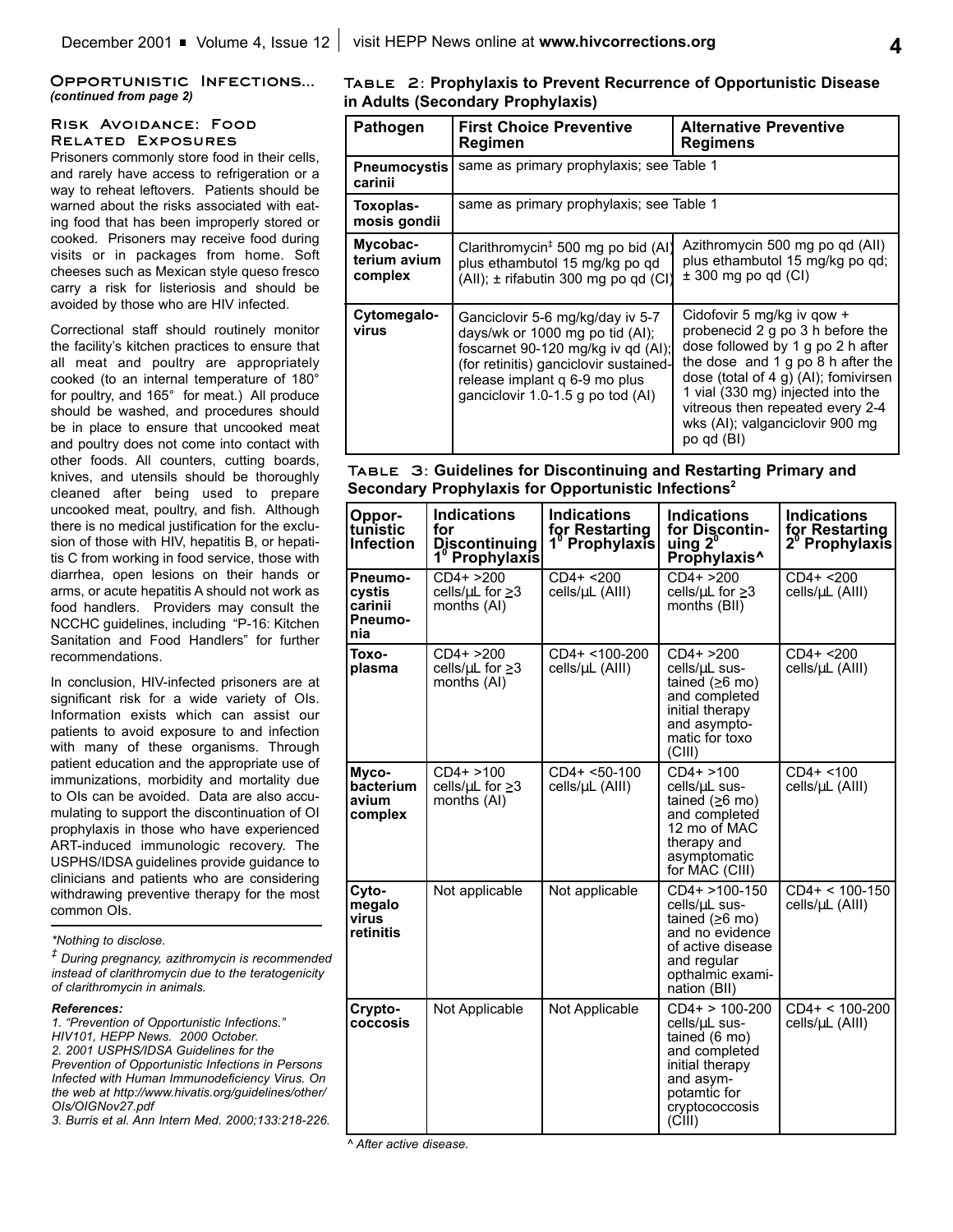# **HEPPigram: Management of Fever of Unknown Origin**



*Adapted from Bartlett JG, Gallant JE. 2001-2001 Medical Management of HIV Infection. Johns Hopkins University, Baltimore, MD 2001 (356).*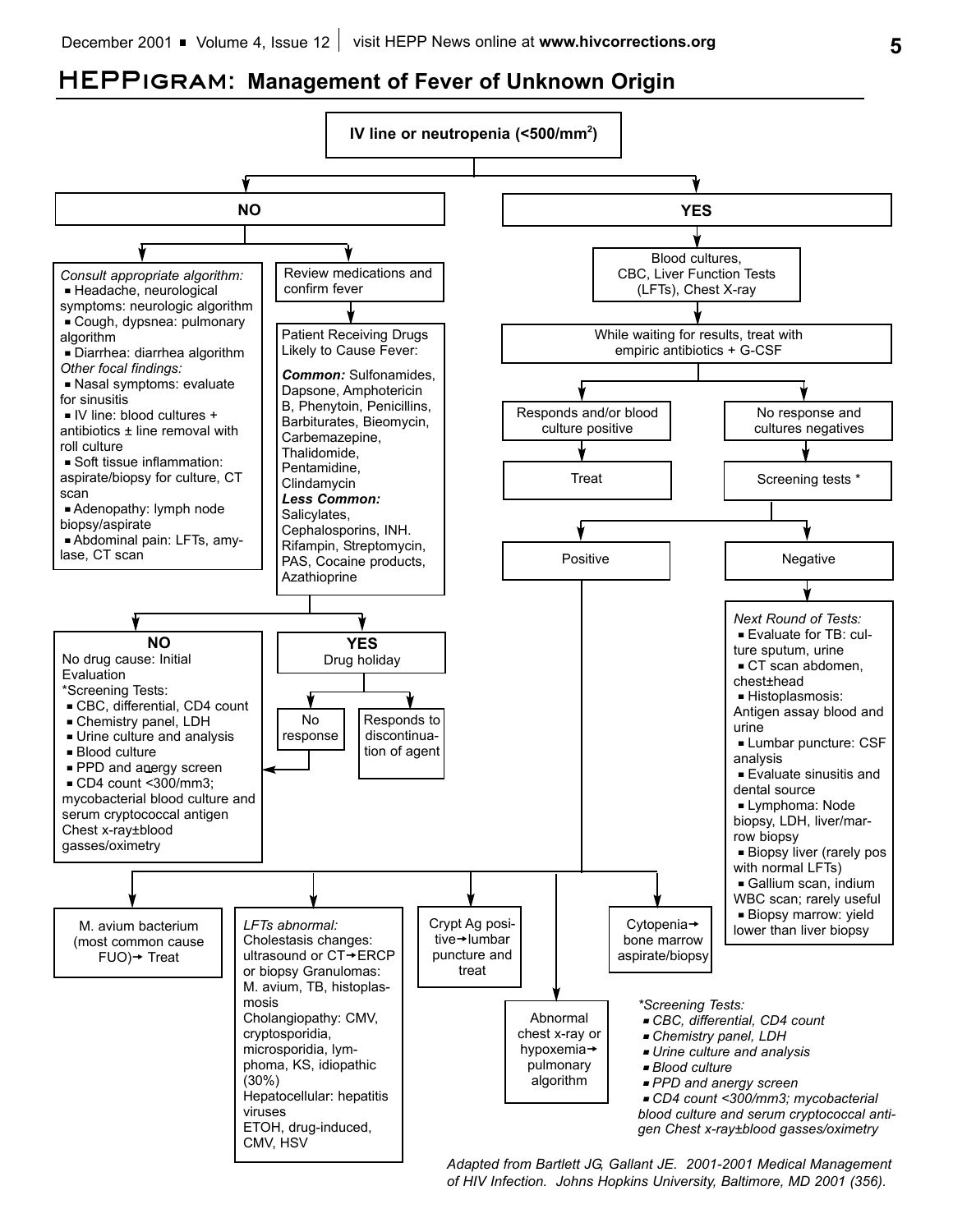# **Rapid Report: NCCHC Shines in New Mexico**

*By Joseph Paris, M.D.\*, Medical Director, GA Department of Corrections, Rebecca Nerenberg\*\*, Managing Editor, HEPP News*

The 25th National Conference on Correctional Health Care ended last month in Albuquerque, NM. The weather cooperated nicely and a string of beautiful days in very pleasant surroundings enhanced this premier correctional health care meeting, which lasted from November 10 through 14, 2001. Total attendance was close to the 2,000 mark.

Prior to the conference proper, there were a number of seminars including an in-depth look at the NCCHC Standards, a meeting of the Society of Correctional Physicians, and a well-attended HEPP symposium entitled "Bridging the Gap: Getting High Risk Patients into Treatment." The HEPP meeting covered current topics in infectious disease in corrections including the outbreak of hepatitis B in the Georgia Department of Corrections. Dr. Joseph Paris from the Georgia Department of Corrections related the episode, presenting Dr. Amy Kahn's, Centers for Disease Control, findings.

Dr. Paris stated that following the discovery of an acutely jaundiced male in a Georgia prison, the CDC interviewed and tested potential contacts at the same dormitory and was able to initially uncover an additional group of 5 more inmates acutely infected with hepatitis B but completely asymptomatic. Additional interviews and testing of the remainder of the prison population revealed the presence of another group of 5 acutely infected, asymptomatic hepatitis B patients. None of the 11 developed serious complications of hepatitis B. Risk factors for intramural transmission of hepatitis B in the prison settings were tattooing, homosexual sex, and body fluid exposures in general, activities that are clearly not condoned by the Georgia DOC.

This was the first completely documented example of intramural transmission of hepatitis B in prison settings. Furthermore, it seems that for every overt, symptomatic acute hepatitis B case, one would expect the presence of 10 more cases. However, testing and interviewing in a timely manner are necessary to discover these cases. Vaccination of the susceptible inmates did take place at the Georgia prison, but vaccination for the entire state prison population has not yet occurred; however, a budget for that purpose was requested by Dr. Paris and is being considered by the Appropriations Committee of the Georgia legislature.

A companion presentation on the national picture on inmate risk of hepatitis B was given by another of the CDC researchers involved in the outbreak, Dr. Robert Lyerla. Additional presentations at the HEPP symposium included a discussion of tuberculosis in corrections as presented by Dr. Anne De Groot, which highlighted the TB situation in prisons with "real life lessons" learned from TB outbreaks in New York, South Carolina, and California. Dr. De Groot also gave a talk on HIV-infected women, highlighting the differences in the way HIV affects women and men including the new information on differences in viral load between men and women when they progress to AIDS.

Dr. Joe Bick of the California Department of Corrections gave a presentation entitled "Getting Transgendered Patients into Treatment" in which he explained the issues these patients face and described how their gender identification affects their HIV treatment.

Dr. Eric Avery, a psychiatrist from the University of Texas Medical Branch in Galveston, presented the various anti-depressant medications available along with their side effects. He also described how mental health and HIV treatment information must be available in pictorial form for incarcerated patients, as many of them do not read.

Dr. Michael Wong also gave a comprehensive presentation on Hepatitis C virus (HCV) in corrections at the HEPP symposium. Dr. Wong presented HCV as a single infection as well as the interaction of HCV and HIV in a coinfected individual.

During the Conference proper, there were Plenary Sessions and Concurrent Sessions including HCV-related sessions delivered by Newton Kendig, MD Arthur Brewer, MD, Berel Arrow, MD, Joseph Paris MD, and Anne Spaulding MD; HIV-related sessions delivered by Bill Ruby, DO, John Bartlett, MD, and David Thomas, MD; a session describing Research in Corrections by Thomas Conklin, MD; sessions describing legal issues delivered by Roderic Gottula, MD, William Rold, JD; a session on Oral Health presented by Thomas Shields, DDS and John Battle, DMD; a session on Diabetes Monitoring presented by Michael Puerini, MD; and a session on Correctional Physician Productivity presented by Joseph Paris, MD. Other concurrent sessions tackled important issues in Nursing, Pharmacy, Mental Health, Education, Juvenile Offenders, Female Prisoners, Medical School Involvement, among others. The Conference provided a veritable cornucopia of timely topics and attendees had to make agonizing choices between outstanding, simultaneous sessions.

The next NCCHC Meeting will be held in October 19-23, 2002, in Nashville, Tennessee.

*\*Nothing to disclose. \*\*Nothing to disclose.*

# **Resources & Websites**

Powerpoint presentations from the HEPP NCCHC preconference symposium available in electronic form. Topics include: the correctional side of HCV, HBV, TB, HIV in women, Mental Health in HIV-positive patients, and information on treating transgendered patients. Email HEPPNews@brown.edu

### **Opportunistic Infections**

**USPHS/IDSA Opportunistic Infection Treatment Guidelines** http://www.hivatis.org/guidelines/other/OIs/OIGNov27.pdf

**AEGIS Information on Opportunistic Infections** http://www.aegis.com/topics/oi/

**AIDS Treatment Data Network Definitions of OIs** http://www.aidsinfonyc.org/network/oisgloss.html

**CDC Fact Sheets on Drug Users in the US Criminal Justice System**

http://www.cdc.gov/idu/criminaljustice.htm

### **Canadian HIV/AIDS Legal Network**

Background and Information sheets available on testing of persons believed to be the source of an occupational exposure to HBV, HCV, or HIV. In English and French at http://www.aidslaw.ca/Maincontent/issues/testing.htm

### **HIV/AIDS Annual Update 2001**

A collection of 11 clinical reviews now available on Medscape. http://hiv.medscape.com/update2001

### **HIV Treatment**

**AMFAR HIV/AIDS Treatment Directory, Summer 2001 Edition** For free copies, contact Barbara Good at barbara.good@amfar.org or fax a request to 212.806.1601

**Updated Adult and Adolescent HIV Treatment guidelines** http://www.hivatis.org/guidelines/adult/Aug13\_01/pdf/AAAug13S.PDF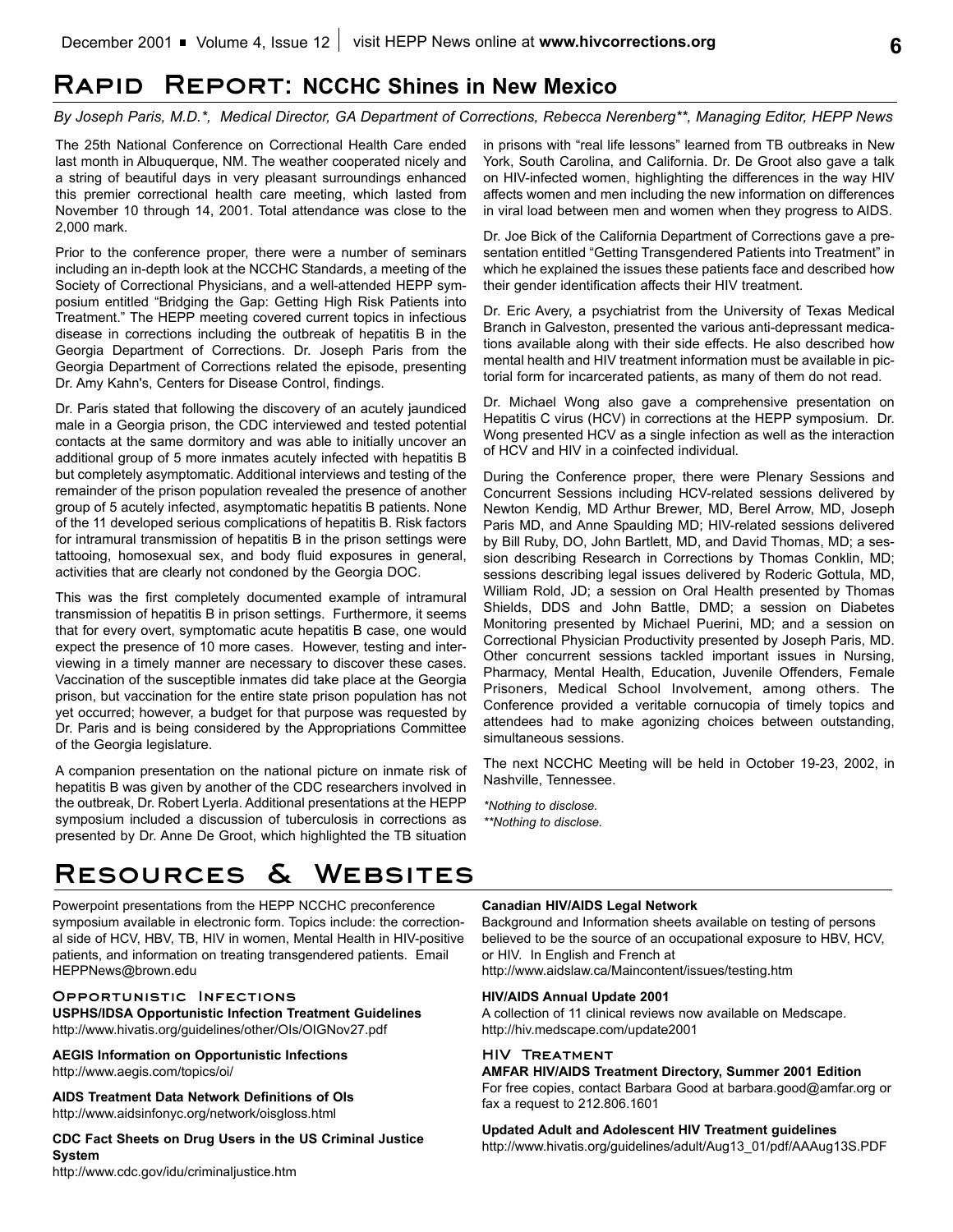|                                                                                                                                                                                                                                                                                                                                                                    | <b>Treatment of Opportunistic Infections</b>                                                                                                                                                                                                                                                                                                                                                                                                                                                                                                                                                                                                     |                                                                                                                                                                                                                                                                                                                                                                                          |  |  |
|--------------------------------------------------------------------------------------------------------------------------------------------------------------------------------------------------------------------------------------------------------------------------------------------------------------------------------------------------------------------|--------------------------------------------------------------------------------------------------------------------------------------------------------------------------------------------------------------------------------------------------------------------------------------------------------------------------------------------------------------------------------------------------------------------------------------------------------------------------------------------------------------------------------------------------------------------------------------------------------------------------------------------------|------------------------------------------------------------------------------------------------------------------------------------------------------------------------------------------------------------------------------------------------------------------------------------------------------------------------------------------------------------------------------------------|--|--|
|                                                                                                                                                                                                                                                                                                                                                                    | The following are recommended as standard of care. <sup>1,2</sup><br>By Rebecca Nerenberg^, Managing Editor, HEPP News                                                                                                                                                                                                                                                                                                                                                                                                                                                                                                                           |                                                                                                                                                                                                                                                                                                                                                                                          |  |  |
|                                                                                                                                                                                                                                                                                                                                                                    |                                                                                                                                                                                                                                                                                                                                                                                                                                                                                                                                                                                                                                                  |                                                                                                                                                                                                                                                                                                                                                                                          |  |  |
| $\geq$<br>$\frac{>}{\Gamma}$                                                                                                                                                                                                                                                                                                                                       | <b>Preferred Treatment</b>                                                                                                                                                                                                                                                                                                                                                                                                                                                                                                                                                                                                                       | <b>Alternative Treatment</b>                                                                                                                                                                                                                                                                                                                                                             |  |  |
| carinii<br>Pneumocystis                                                                                                                                                                                                                                                                                                                                            | Trimethoprim (TMP) 15 mg/kg/day + sulfamethoxazole<br>(SMX)75mg/kg/day PO or IV x 21 days in 3-4 divided<br>doses (typical oral dosage is 2 DS tid)                                                                                                                                                                                                                                                                                                                                                                                                                                                                                              | TMP15mg/kg/day PO + dapsone 100mg/day PO x 21 days<br>■ Pentamidine 4mg/kg/day IV x 21 days (often reserved for<br>severe cases)<br>- Clindamycin 600mg IV q8h or300-450mg PO q6h + pri-<br>maquine 30 mg/day base PO x 21 days<br>Atovaquone 750mg suspension PO with meal bid x 21 days<br><b>Trimetrexate 45 mg/m<sup>2</sup>/day + folinic acid 20 mg/m<sup>2</sup> or IV</b><br>q6h |  |  |
| Pyrimethamine 100-200 mg loading dose; then 50-100<br>gondii<br>mg/day PO + folinic acid 10mg/day PO + sulfadiazine or<br>trisulfapyrimidime 4-8 g/day PO for at least 6 weeks<br>least 6 weeks<br>Toxoplasma<br>■ Azithromycin + 900 mg PO x 2 first day, then 1200<br>mg/day x 6 weeks, then 600 mg/day (patients <50<br>kg receive half dose) (salvage therapy) |                                                                                                                                                                                                                                                                                                                                                                                                                                                                                                                                                                                                                                                  | - Pyrimethamine + folinic acid (see preferred regimen) + clin-<br>damycin 900-1200* mg IV q6h or 300-450 mg PO q6h for at<br>■ Pyrimethamine and folinic acid (see preferred regimen)<br>plus one of the following: azithromycin 1200-1500 mg/day,<br>clarithromycin 1 g bid, or atovaquone 750 mg qid with food                                                                         |  |  |
| M. avium<br>complex<br>(MAC)                                                                                                                                                                                                                                                                                                                                       | - Clarithromycin 500 mg PO bid plus Ethambutol (EMB)<br>15 mg/kg/day PO                                                                                                                                                                                                                                                                                                                                                                                                                                                                                                                                                                          | Azithromycin 600 mg/day PO in place of clarithrmycin +<br>Ethambutol (EMB) ± Rifabutin (RFB) (same doses)<br>- Combination treatment with amikacin 10-15 mg/kg/day IV<br>or ciprofloxacin 500-700 mg bid                                                                                                                                                                                 |  |  |
| Varicella Zoster                                                                                                                                                                                                                                                                                                                                                   | Dermatomal:<br>Dermatomal:<br>Acyclovir 800 mg PO 5x/day at least 7 days (until<br>- Acyclovir 30 mg/kg/day IV<br>lesions crust) or famciclovir 500 mg PO tid or valacyclovir<br>■ Foscarnet 40 mg/kg IV q8h or 60 mg/kg IV q12h<br>Disseminated, opthalmic nerve involvement or visceral:<br>1 g PO tid $x \ge 7$ days<br>Disseminated, opthalmic nerve involvement or visceral:<br>■ Foscarnet 40 mg/kg IV q8h or 60 mg/kg IV q12h<br>Acyclovir 30-36 mg/kg/day IV at least 7 days<br>Acyclovir-resistant strains:<br>Acyclovir-resistant strains:<br>- Cidofovir IV<br>■ Foscarnet 40 mg/kg IV q8h or 60 mg/kg q12h<br>- Topical trifluridine |                                                                                                                                                                                                                                                                                                                                                                                          |  |  |
| Cytomegalovirus<br>Retinitis (CMV)*                                                                                                                                                                                                                                                                                                                                | Intraocular ganciclovir implant (Vitrasert) q6<br>months+oral valganciclovir 900 mg/day<br>Foscarnet 60 mg/kg IV q8h or 90 mg/kg IV q12h x 14<br>to 21 days<br>Ganciclovir 5 mg/kg IV bid x 14 to 21 days<br>• Valganciclovir 900 mg PO bid x 21 days, then 900<br>mg/day<br>■ Cidofovir 5 mg/kg IV q week x2, then 5 mg/kg q 2<br>weeks + probenecid, 2 g PO 3 hours before each dose,<br>1 g PO at 2 and 8 hours post dose (total of 4 g)                                                                                                                                                                                                      | - Alternating or combining foscarnet and ganciclovir<br>Intraocular injections of foscarnet 1.2-2.4 mg in 0.1 mL (N<br>Engl J Med 1994;330:868) or ganciclovir 2000 µg in 0.05-0.1<br>mL (Br J Ophthal 1996;80:214).<br>Fomivirsen, 330 mg by intravitreal injection day 1 and 15,<br>then monthly                                                                                       |  |  |
| Herpes Simplex                                                                                                                                                                                                                                                                                                                                                     | Mild:<br>Acyclovir 400 mg PO tid or famciclovir 250 mg PO tid<br>or valacyclovir 1.0 g PO bid; all given for 7 to 10 days<br>Severe or Refractory:<br>1. Acyclovir up to 800 mg PO 5x/day or<br>15-30 mg/kg/day IV at least 7 days<br>2. Valacyclovir 1 g PO bid-tid                                                                                                                                                                                                                                                                                                                                                                             | Severe or Refractory:<br>■ Foscarnet 40 mg/kg IV q8h or 60 mg/kg q12h x 3 weeks<br>- Topical trifluridine as 1% ophthalmic solution q8h<br>Alternative topical agents:<br>- Cidofovir 3% and foscarnet 1% cream<br>■ Cidofovir 5 mg/kg q 2 weeks (limited experience)                                                                                                                    |  |  |

\*Initital Treatment Recommendations of the IAS-USA (Arch Intern Med 1998;158:957). For information on maintenance and other forms of therapy, consult reference below.

*^Nothing to disclose.*

*References:*

*1. Bartlett JG and Gallant JE. 2001-2002 Medical Management of HIV Infection, Chapter 5. Johns Hopkins University, Baltimore, MD. 2001.*

*2. 2001 USPHS/IDSA Guidelines for the Prevention of Opportunistic Infections in Persons Infected with Human*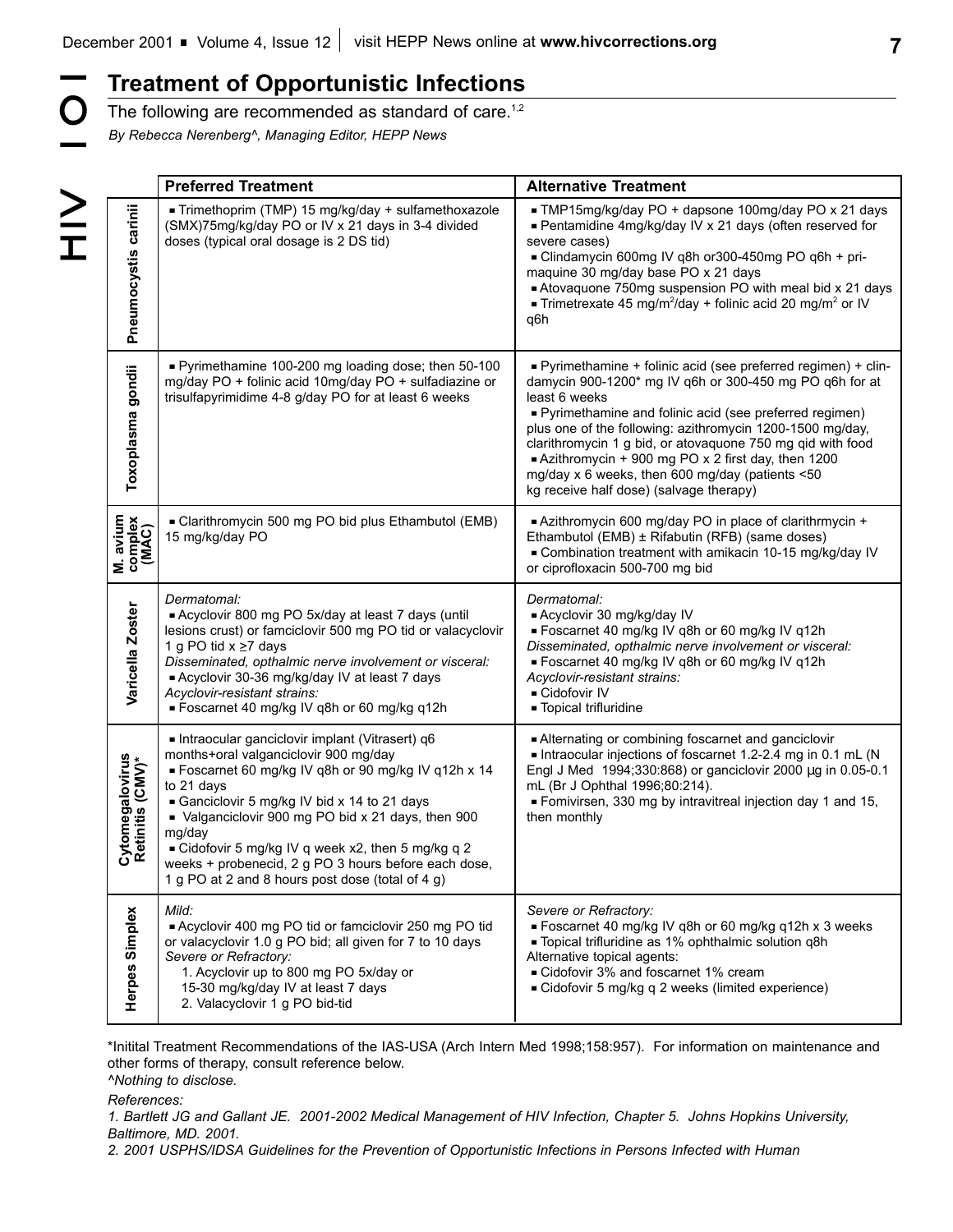# **Save the**  DATES

**9th Conference on Retroviruses and Opportunistic Infections** *February 24-28, 2002 Seattle, Washington* Registration: Dec. 10, 2001- Jan. 23, 2002 Call: 703.535.6899 Visit: www.retroconference.org

### **2002 National STD Prevention Conference**

*March 4-7, 2002 San Diego, California* Fee: before Feb. 8: \$140; after Feb. 8: \$165 Visit: http://www.stdconference.org/ Call: Glenda Vaughn, 404.639.8260 Email: ghv1@cdc.gov

### **14th National HIV/AIDS Update Conference (NAUC)**

*March 19-22, 2002 San Francisco, California* Sponsored by (amfAr) American Foundation for AIDS Research Fee: Before Dec. 15: \$275; Dec 15-March 1: \$325; After March 1: \$375 (special rates available) Visit: http://www.amfar.org/cgibin/iowa/nauc/index.html CME credit available

### **International Conference on Emerging Infectious Diseases (ICEID)**

*March 24-27, 2002 Atlanta, Georgia* Visit: http://www.cdc.gov/iceid/ Email: cas1@cdc.gov

### **Clinical Updates in Correctional Health Care**

*April 13-16, 2002 Fort Lauderdale, Florida* Fee: before Feb. 15, 2002: \$175 Academy members, \$250 non-Academy members; after Feb. 15, 2002: \$225 Academy members, \$300 non-Academy members Visit: www.ncchc.org Fax: 773.880.2424

### **XIV International AIDS Conference**

*July 7-12, 2002 Barcelona, Spain* Fee: before Feb. 1, 2002: \$850; Feb.1-May 1, 2002: \$950; after May 1, 2002: \$1,050 Visit: www.aids2002.com Email: aids2002.registration@ congrex.se

# **News Flashes**

### **HIV**

### **Tacoma-Pierce County Proposes Mandatory Testing of Inmates**

### *Associated Press, 11/19/01*

The director of the Tacoma-Pierce County Health Department in Washington, Dr. Frederico Cruz-Uribe, has proposed that all jail inmates arrested on drug- or sex-related charges be tested for HIV. Dr. Cruz-Uribe has proposed that these inmates, along with pregnant women and inmates who present with symptoms of STDs during a doctor's visit, be required to undergo HIV testing. Those who test positive would then be offered counseling and treatment advice; their sexual and needlesharing partners would be notified. Although some experts support the proposal, likening the situation to the eradication of smallpox, other experts believe these policies undermine civil rights and that such a policy would not hold up in court.

### **New Zidovudine Resistant HIV Found in Treatment-Naïve Patients**

### *PNAS. 2001; 98:24 (13907-13912).*

Researchers from the CDC have detected a distinct group of HIV-1 viruses in 3.3% of treatment naïve, newly diagnosed HIV-1 positive patients. These viruses have mutations in the reverse transcriptase region of the genome that make these viruses more likely to develop drug-resistant mutations. These mutations are different from those known to cause zidovudine resistance, but indicate a significant potential for zidovudine (AZT) and possibly stavudine (d4T) resistance. This is especially troubling because zidovudine is commonly used in drug cocktails, experts report. Multi-drug resistant viruses will have a negative impact on the incidence of HIV and AIDS cases.

### **Connecticut to Begin HIV Tracking by Name** *Hartford Courant, 11/7/01*

The Connecticut Department of Public Health will begin gathering data, including names, of HIV-positive adults in order to track these individuals. Individuals do have the option to request anonymity. Health care providers and clinics will have the responsibility of informing patients of that option. Although the state commissioner of public health believes that this new plan serves the needs of the HIV-positive community, other experts claim that the new system will discourage some individuals from seeking testing.

## **HIV Viral Load in Genital Tract and Blood Not Parallel**

### *Lancet 2001; 358: 9293 (1593-1601).*

A study from the Women's Interagency HIV Study cohort reports that women who have low levels of HIV in their blood may still have high levels of virus in their genital tracts. One-third of women whose blood viral load was lower than 500 copies/mL still had high levels of HIV in their genital tracts and experienced genital tract viral shedding, increasing the rate of transmission through sexual encounters and pregnancies. Some experts believe that genital tract HIV levels may better estimate the chances of HIV transmission.

### **Hepatitis**

### **Oregon Inmates Sue for Hepatitis C Treatment**

### *Portland Oregonian, 11/2/01*

A group of 11 inmates in Oregon have filed suit against the state Department of Corrections over the state's treatment of inmates with hepatitis C. The group of inmates from the Salem, Oregon State Penitentiary are claiming that the policies of the DOC exclude inmates from HCV treatment and testing. The inmates are seeking \$17.5 million for the treatment of HCV-positive inmates and mandatory testing of all new inmates. Corrections officials do not believe the inmates will win the suit, explaining that no system in the country has a similar policy.

### **Tuberculosis**

## **Recurrent TB Infection More Likely in HIVpositive Patients**

*Lancet, 2001; 358: 9294.*

A study of goldmine workers in South Africa has revealed that HIV-positive individuals were more likely to experience recurrent tuberculosis (TB) infection, even after successful completion of TB therapy. Approximately 27% of the HIVpositive mineworkers experience recurrence of TB compared to 13.7% of the HIV-negative participants. Recurrence due to relapse was more common in the HIV-negative participants, while recurrence due to reinfection was more common among the HIV-positive participants. However, there was a large number of cases for which the cause of recurrence was unknown among the HIV-positive participants. HIV infection was shown to be the most significant risk factor for reinfection with TB, according to the study.

## **CORRECTION:**

The titles of the Nelfinavir and Amprenavir columns in the **November 2001 HIV 101** were swapped. The information under the Nelfinavir column applies to the drug Amprenavir, and vice versa. The new version of the November 2001 issue with the correct table is now available online at http://www.hivcorrections.org. The entire table will be reprinted in the January 2002 edition of HEPP News.